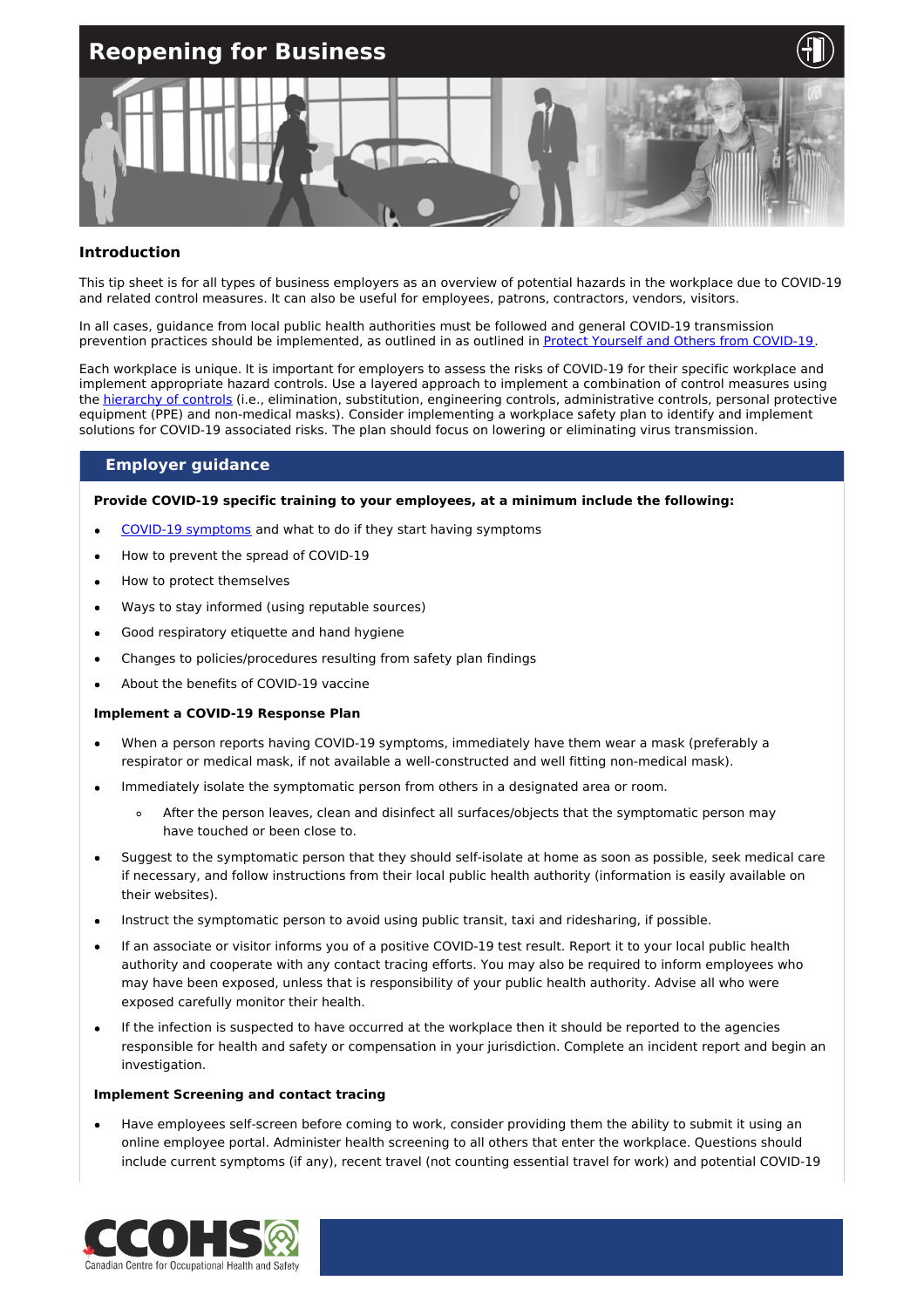exposure (templates are available from your local public health authority or OHS [organizations](https://www.ccohs.ca/images/products/pandemiccovid19/pdf/covid-screen-tool.pdf)).

- Employees that pass the screening should be allowed into the workplace. People who do not pass should contact their supervisor. The supervisor should recommend that they stay home and monitor their health or symptoms. Suggest that they contact their health care provider or local public health authority if they develop symptoms or symptoms worsen.
- Each workplace should log employee, contractor and visitor access. This log will make it easier to inform them of potential COVID-19 exposures. If requested, provide the information to the local public health authority to assist their contact tracing efforts. Make sure that privacy is protected, and that the information is stored in a safe and secure manner. Contact information should be properly destroyed as required by local privacy laws.

#### **Other practices to consider**

- Increase ventilation and fresh air return where possible, consult with a Heating, Ventilation and Air Conditioning (HVAC) expert for advice.
- Implement a work from home program, make participation mandatory for employees (determined on an individual or job role basis) that do not physically need to be in the office. They should work from home as often as possible.
- Do everything possible, under the circumstances, to protect the health and safety of workers and customers by providing adequate information, training, sanitation, and personal protective equipment.
- Have a phased-in approach when recalling workers, such as only recalling those workers that are needed for specific functions initially. If it is possible for some workers to continue working remotely, they should do so. Individuals living with immunocompromising health conditions (including chronic conditions such as diabetes, heart or lung issues, cancer, etc.) or who live with individuals who are immunocompromised may need to continue to work remotely.
- Install barriers (such as plexiglass, plastic sheeting, partitions, etc.) when workers cannot be spaced appropriately. Barriers should be appropriately sized and positioned to block respiratory droplets from being carried from person to person.
- Post signs to remind people to practice physical distancing, good respiratory etiquette, and hand hygiene.

### **Workers guidance**

- Follow all new policies and practices implemented by your employer including physical distancing, mask wearing and sickness policies.
- Continue to follow all safe work procedures. If it is unsafe to work, they should talk to their supervisor, health and safety committee or representative, and/or union.
- Stay home if they are sick or might be sick. Follow the Public Health Agency of Canada's steps for self[assessment.](https://ca.thrive.health/covid19/)
- Avoid touching your face with unwashed hands.
- Wash your hands for 20 seconds using water and soap or use hand sanitizer (with at least 60% alcohol) at the start of their shift, before eating or drinking, after touching shared items, after using the washroom, and before leaving work. Remove jewellery while washing. Visibly dirty hands must be washed with soap and water.
- Many protective measures may still be necessary. Continue to use guidance from CCOHS' other coronavirus (COVID-19) tip sheets for your [workplace](https://www.ccohs.ca/products/publications/covid19-tool-kit/%20).

### **Sanitation guidance**

- Make sure washrooms are cleaned frequently, have running water, and are stocked with soap, paper towels and a plastic lined waste container.
- Provide hand sanitizer at customer service areas, entrances and exits, checkouts, and help desks.
- Clean offices, lunchrooms, and workspaces at least once per day, and more often for high-traffic areas and contact surfaces. Focus on frequently touched and shared surfaces such as keys, doors, handles, carts, handrails, light switches, shelves, countertops, drawers, keyboards and mice, touchscreens, payment keypads,

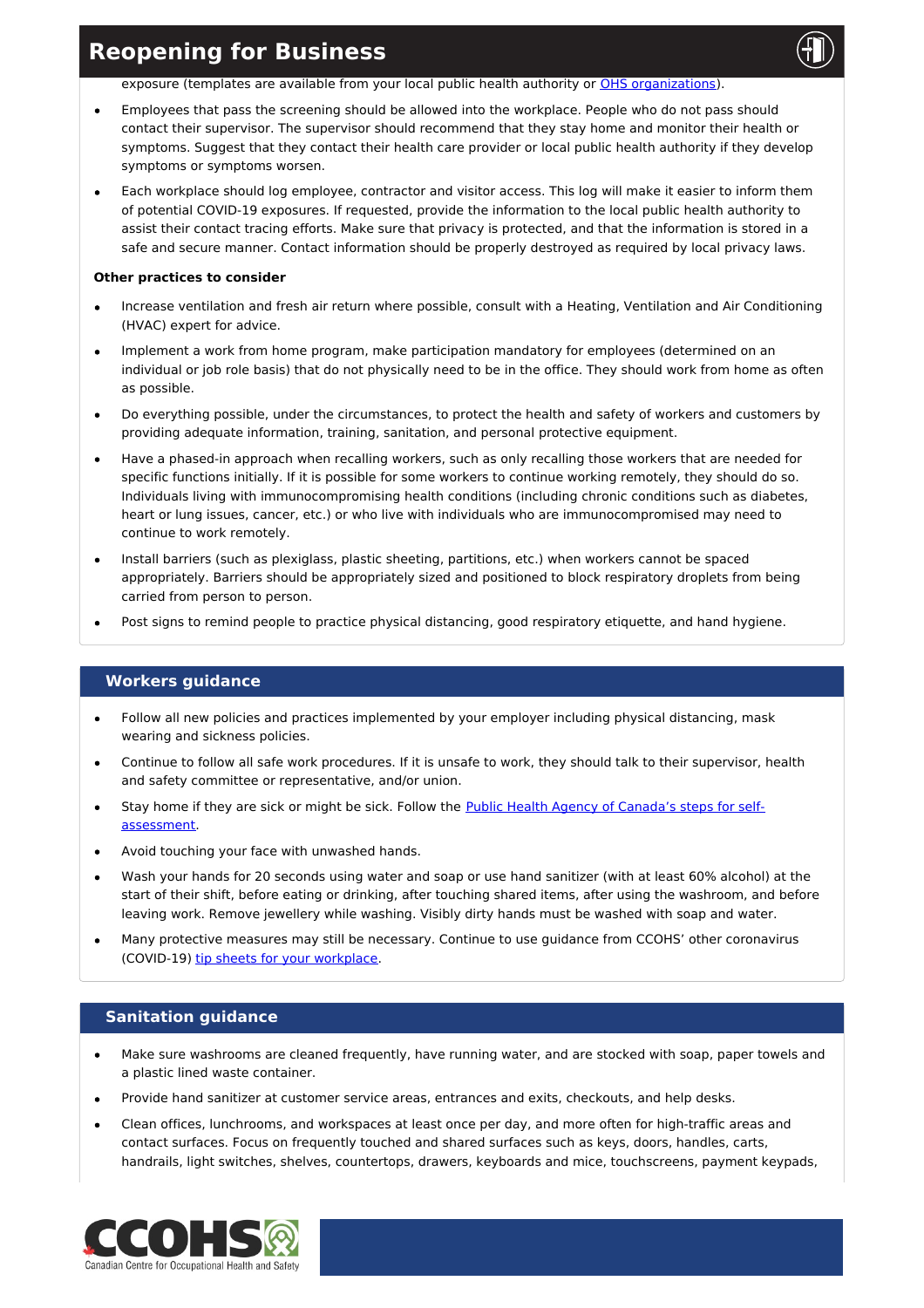cash drawers, pens, tools, phones, radios, vending machines, tables, chairs, and kitchen equipment.

- Provide enough items for each worker such as phones, tablets, walkie-talkies, tools, etc. If items must be shared, clean with alcohol or disinfectant wipes between users.
- Continue to wash your hands often. Supply soap and water, or hand sanitizer.
- Provide workers with wipes or other ways to clean their workspace.
- Line waste containers with plastic bags to reduce exposure when emptying the container.
- Sanitize newly installed barriers daily.

### **When Using Cleaning Products**

- Make sure workers understand the risks and safety precautions when using cleaning products.
- Provide workers with the personal protective equipment they need to safely use cleaning products and make sure they use them correctly.
- Dispose of used tissues, wipes, gloves, and other cleaning materials in a plastic lined waste container.
- Use disposable gloves when handling garbage.

# **Staff Management**

- Minimize person to person contact when reporting to work and simplify the process as much as possible.
- Avoid workplace gatherings such as meetings, training sessions or orientations. Conduct gatherings virtually. If that option is not possible, gather in small physically distanced groups, preferably outdoors or in large wellventilated locations.
- Stagger meetings, breaks, and team talks to minimize the number of workers in one place.
- Teach employees to avoid unnecessary physical contact such as hugs, handshakes, and high fives, as well as after-work gatherings.
- Discourage the sharing of personal items such as cellphones or lighters by employees while at work.
- Consider having groups of employees that work the same shifts, and keep groups separate as much as possible.
- Make sure workers are trained to work safely, including when replacing the duties of others.
- Train workers on how to work with and care for personal protective equipment, and to understand its limitations.
- Submit all documents, such as reports and forms, electronically, or wash hands after handling papers.
- Remove communal coat and clothing storage areas as well as shared footwear. Allow employees to store their personal items separately or in sealed bins or bags if they do not have lockers.
- Provide laundry service for work uniforms or require employees wear freshly cleaned uniforms or clothes for  $\bullet$ each shift. Clothes should be bagged and washed after each shift.
- Communicate corporate information electronically.
- Consider providing support to employees who are off sick, encouraging them to stay home when they feel ill, even if symptoms are mild.

### **Physical Distancing**

- Create and enforce a physical distance policy for your business. Communicate these requirements to all employees, and visitors.
- Remind staff to minimize non-essential in-person interactions with people from other households (to decrease potential COVID-19 exposures). Interactions should be kept brief and at the greatest distance possible (minimum 2 meters).

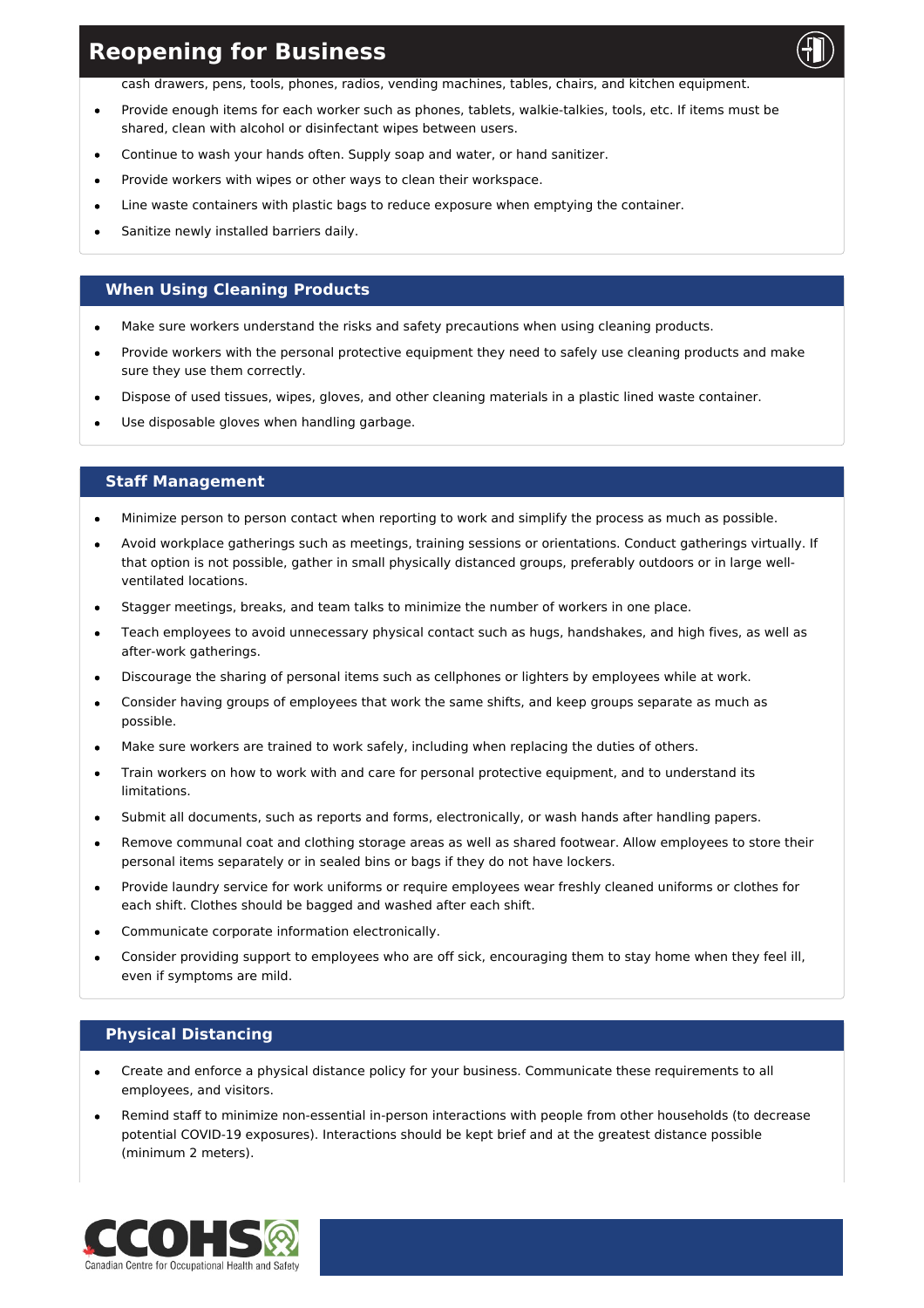

- During the task and to [properly](https://www.canada.ca/en/public-health/services/publications/diseases-conditions/covid-19-safely-use-non-medical-mask-face-covering.html) wear masks when they work within 2 metres of each other.  $\bullet$
- Plan for how employees and visitors will maintain physical distance while evacuating the workplace in the event of an emergency.
- Prepare for exceptions to distancing guidance such as for anyone rescuing a distressed person, providing first aid, or performing cardiopulmonary resuscitation.
- Spread out workers to increase distancing. Use every other workstation, and/or use spare rooms or meeting spaces as work areas to help separate workers.
- Consider how people will use shared spaces such as the cafeteria, lunchroom and change rooms. Keep close  $\bullet$ contact between workers short and infrequent. Allow only one person at a time if spacing cannot be maintained, and post signs to indicate the space is being used and when it is free.
- Limit the simultaneous number of people allowed in washrooms. Configure the space to have alternating sinks, stalls, and urinals out of service if they are within 2 metres of each other.
- Manage pedestrian traffic flow by using markings, posters or barriers.
- Encourage private transportation were possible, including bicycles (and provide storage). Stagger or change working hours to avoid crowded public transit.
- Limit visitors. Reschedule or limit appointments with suppliers, vendors, service technicians and others where possible.

## **Mask Wearing**

Proper mask wearing reduces the number of viruses released into the surrounding environment by infected individuals. As businesses re-open and people return to work, having physical distancing and mask wearing policies in place will be an effective way to minimize the spread of COVID-19.

- Create and enforce a mask wearing policy for your business. Communicate these requirements to all employees, and visitors.
- The policy should include when, where and what type of mask are required to be worn.
- Require masks to be properly worn, well-constructed and well-fitting.

### **Conducting Business**

- Continue to use and/or offer low contact services, such as online ordering, online or phone check-ins/meetings, delivery, curbside pickup, or barriers.
- Limit how many customers can enter at one time.
- Mark standing distances and traffic flow using tape, posters, etc.
- Consider offering services by appointment only to limit the number of appointments per day.
- Provide supplies and time to clean commonly touched items, including cash registers, laundry carts, grocery carts, etc.
- Remove communal items such as glassware, utensils, and in-store or in-room tea or coffee machines.
- Do not resume offering services that involve close person-to-person proximity (e.g., garment fittings) or hold activities such as buffet- style food or drink events, valet services, face-to-face meetings, large gatherings, or conferences. These services should only be offered again when community transmission is at acceptable levels.
- Ask passengers of public transit to enter and exit using rear doors, away from the driver.

**If you or someone you know is in crisis, please contact your local hospital, call 911 immediately, or contact a Crisis [Centre](https://www.canada.ca/en/public-health/services/mental-health-services/mental-health-get-help.html) in your area.**